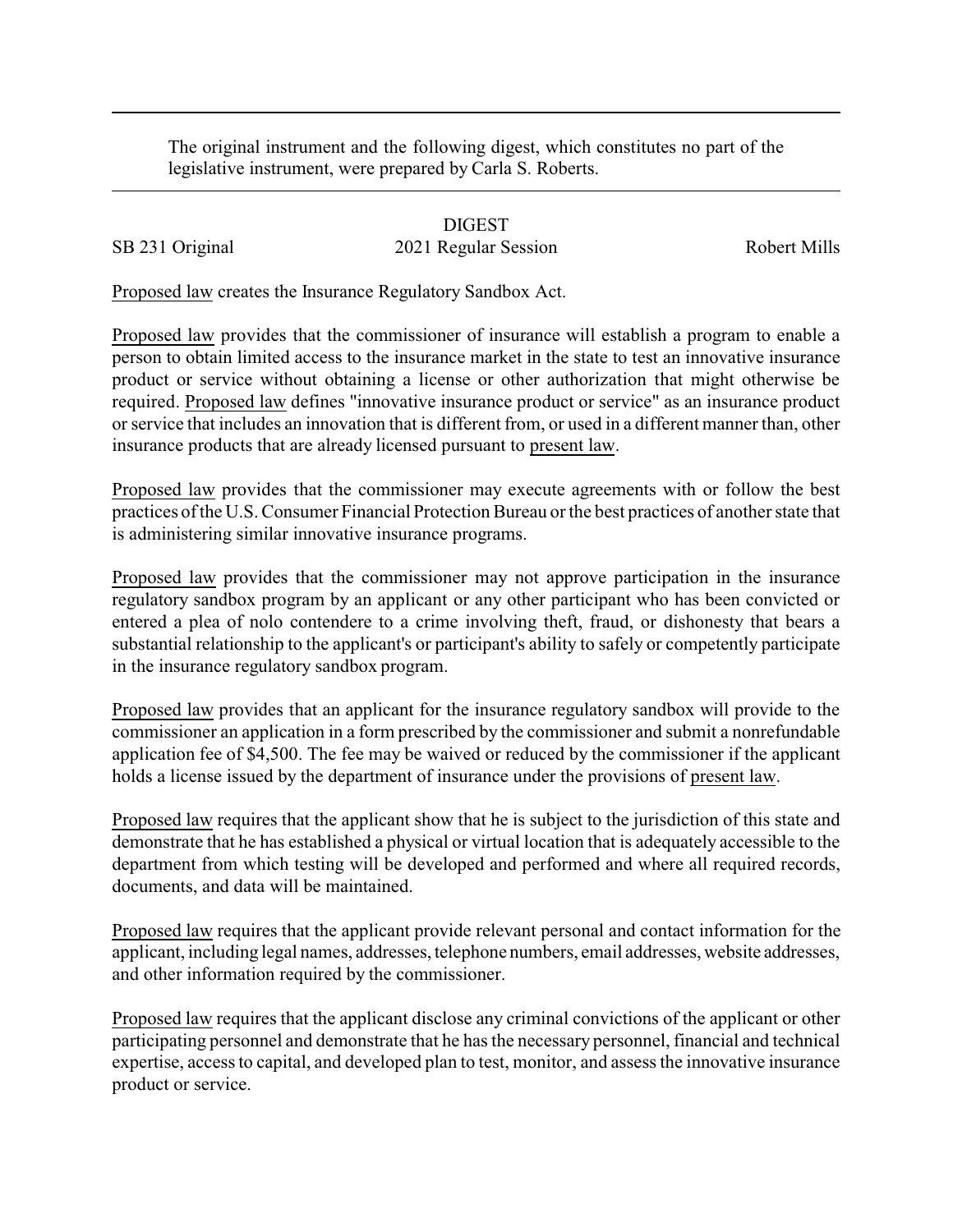Proposed law provides that, after an application is filed and before approving an application, the commissioner may seek any additional information from the applicant and from the department's own research that the he determines is necessary, including all of the following:

- (1) Proof of sufficient assets, accounts, liability coverage, and surety bond coverage.
- (2) Other preparation by the applicant to ensure that consumers are protected and that the applicant will be able to cover ongoing duties when the test ends or if the test ends early.
- (3) Industry ratings and past performance of the applicant in other states as a sandbox participant or in the La. insurance market.

Proposed law provides that, not later than 90 days after the day on which a complete application is received, the commissioner shall inform the applicant as to whether the application is approved for entry into the insurance regulatory sandbox, unless the commissioner and an applicant mutually agree to extend the 90-day period.

Proposed law provides that, if the commissioner finds that the applicant needs approval from another state office or department before selling the innovative insurance product or service, the commissioner shall consult with and get approval from each applicable agency before admitting an applicant into the insurance regulatory sandbox.

Proposed law provides that the consultation with an applicable agency may include seeking information about whether any of the following apply:

- (1) Whether the applicable agency has previously issued a license or other authorization to the applicant.
- (2) Whether the applicable agency has previously investigated, sanctioned, or pursued legal action against the applicant.
- (3) Whether the applicant could obtain a license or other authorization from the applicable agency after exiting the insurance regulatory sandbox.
- (4) Whether certain licensure or other regulations should not be waived even if the applicant is accepted into the insurance regulatory sandbox.

Proposed law provides that, in reviewing an application, the commissioner shall consider whether a competitor to the applicant is or has been an insurance sandbox participant and, if so, weigh that as a factor in favor of allowing the applicant to also become an insurance sandbox participant.

Proposed law provides that if the commissioner and any applicable agency approve admitting an applicant into the insurance regulatory sandbox, an applicant may become an insurance sandbox participant.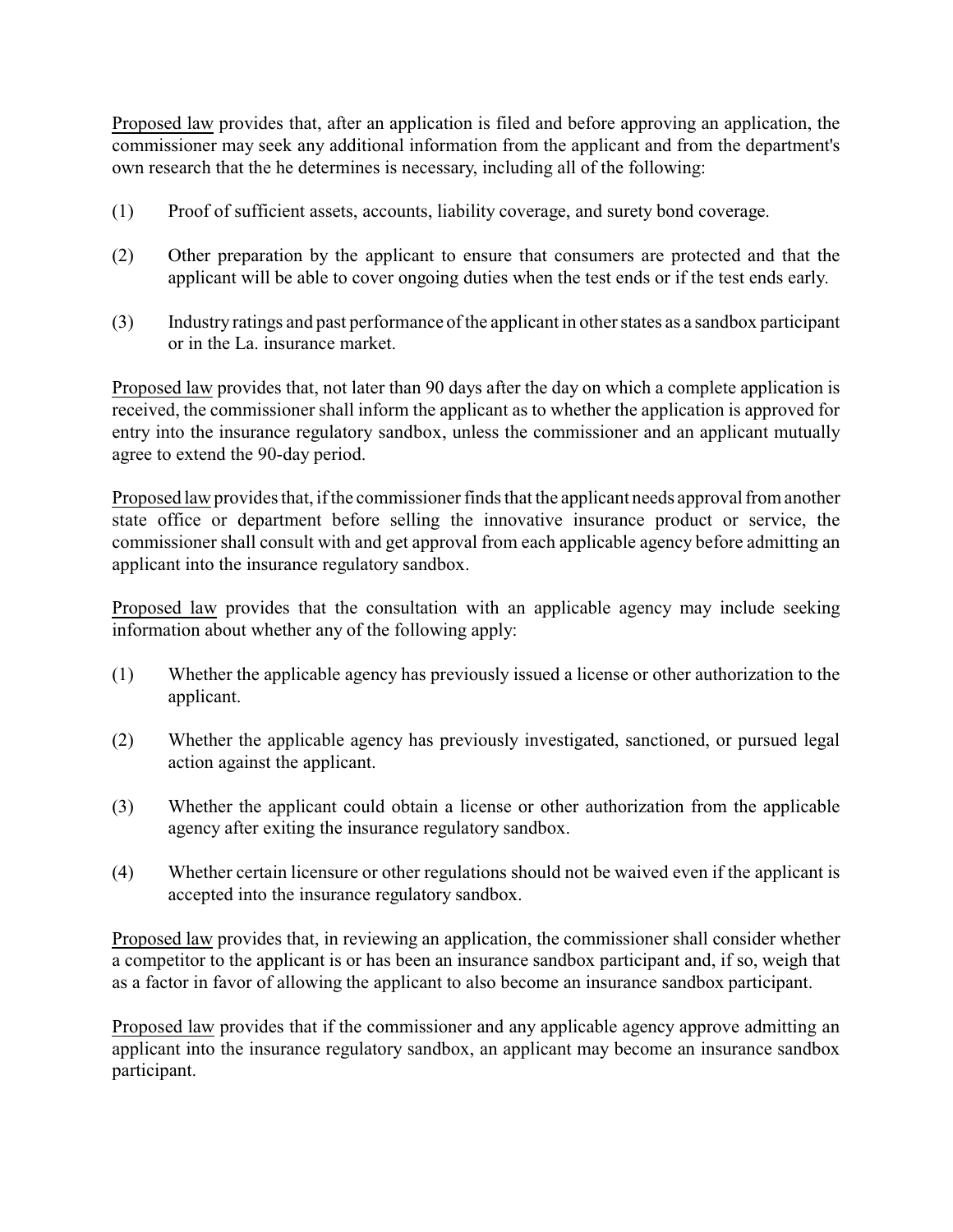Proposed law authorizes the commissioner to deny any sandbox participant's application for any reason and at his discretion and that, if the commissioner denies an application then the commissioner shall provide to the applicant a written description of the reasons for the denial as an insurance sandbox participant.

Proposed law provides that if the commissioner approves an application, the insurance sandbox participant has 24 months after the day on which the application was approved to test the innovative insurance product or service described in the insurance sandbox participant's application.

Proposed law provides that an insurance sandbox participant testing an innovative insurance product or service within the insurance regulatory sandbox is subject to all of the following requirements:

- (1) Consumers who are offered the innovative insurance products must be La. residents.
- (2) The commissioner may, on a case-by-case basis, specifythe maximum number of consumers that may enter into an agreement with the insurance sandbox participant to use the innovative insurance product or service.
- (3) The commissioner may specify the maximum number of items and the maximum coverage amount for each item that may be offered by an insurance sandbox participant.
- (4) The commissioner may, on a case-by-case basis, specify liability coverage requirements and minimum financial reserves requirements that the insurance sandbox participant will meet during the testing of the innovative insurance product or service.

Proposed law provides that an insurance sandbox participant is deemed to possess an appropriate license under La. law for the purposes of any provision of federal law requiring a state insurance license or authorization.

Proposed law provides that an insurance sandbox participant that is testing an innovative insurance product or service is not subject to state laws, regulations, licensing requirements, or authorization requirements that were identified by the insurance sandbox participant in the insurance sandbox participant's application and have been waived in writing by the commissioner.

Proposed law provides that an insurance sandbox participant does not have immunity related to any criminal offense committed during the insurance sandbox participant's participation in the insurance regulatory sandbox.

Proposed law authorizes the commissioner by written notice to end an insurance sandbox participant's program at any time and for any reason, including if the commissioner determines an insurance sandbox participant is not operating in good faith to bring an innovative insurance product or service to market.

Proposed law provides that the commissioner and his employees are not liable for any business losses or the recouping of application expenses related to the insurance regulatorysandbox, including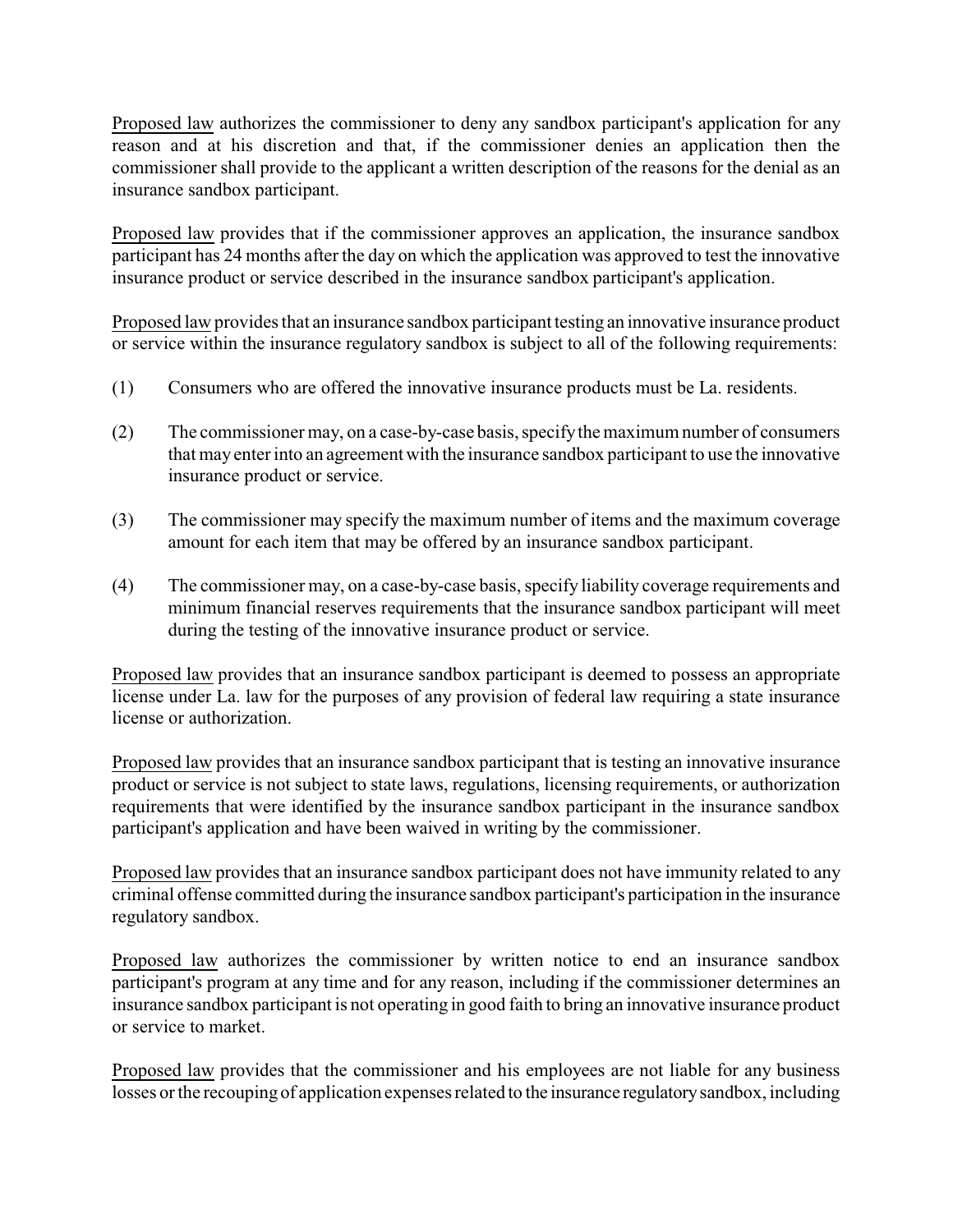for denying an applicant's application or for ending an insurance sandbox participant's project for any reason once it has been approved.

Proposed law provides that no guaranty association in the state shall be held liable for business losses or liabilities incurred as a result of activities undertaken by a participant in the insurance sandbox.

Proposed law provides that, before providing an innovative insurance product or service to a consumer, an insurance sandbox participant will disclose all of the following to the consumer:

- (1) The name and contact information of the insurance sandbox participant.
- (2) That the innovative insurance product or service is authorized pursuant to the insurance regulatory sandbox and, if applicable, that the insurance sandbox participant does not have a license or other authorization to provide an insurance product or service under state laws that regulate insurance products or services outside the insurance regulatory sandbox.
- (3) That the innovative insurance product or service is undergoing testing and may not function as intended and may expose the customer to financial risks of loss.
- (4) That the provider of the innovative insurance product or service is not immune from civil liability for any losses or damages caused by the innovative insurance product or service.
- (5) That the state does not endorse or recommend the innovative insurance product or service.
- (6) That the innovative insurance product or service is a temporary test that may be discontinued at the end of the testing period.
- (7) The expected end date of the testing period.
- (8) That a consumer may contact the department to file a complaint regarding the innovative insurance product or service being tested and provide the department's telephone number and website address where a complaint may be filed.

Proposed law provides that the disclosures to a consumer will be in a clear and conspicuous form. For an internet or application-based innovative insurance product or service, a consumer will acknowledge receipt of the disclosure before a transaction may be completed.

Proposed law authorizes the commissioner to require that an insurance sandbox participant make additional disclosures to a consumer.

Proposed law provides that, at least 30 days before the end of the 24-month insurance regulatory sandbox testing period, a participant will notify the commissioner that the insurance sandbox participant will exit the insurance regulatory sandbox, discontinue the insurance sandbox participant's test, and will stop offering any innovative insurance product or service in the insurance regulatory sandbox within 60 days after the day on which the 24-month testing period ends or seek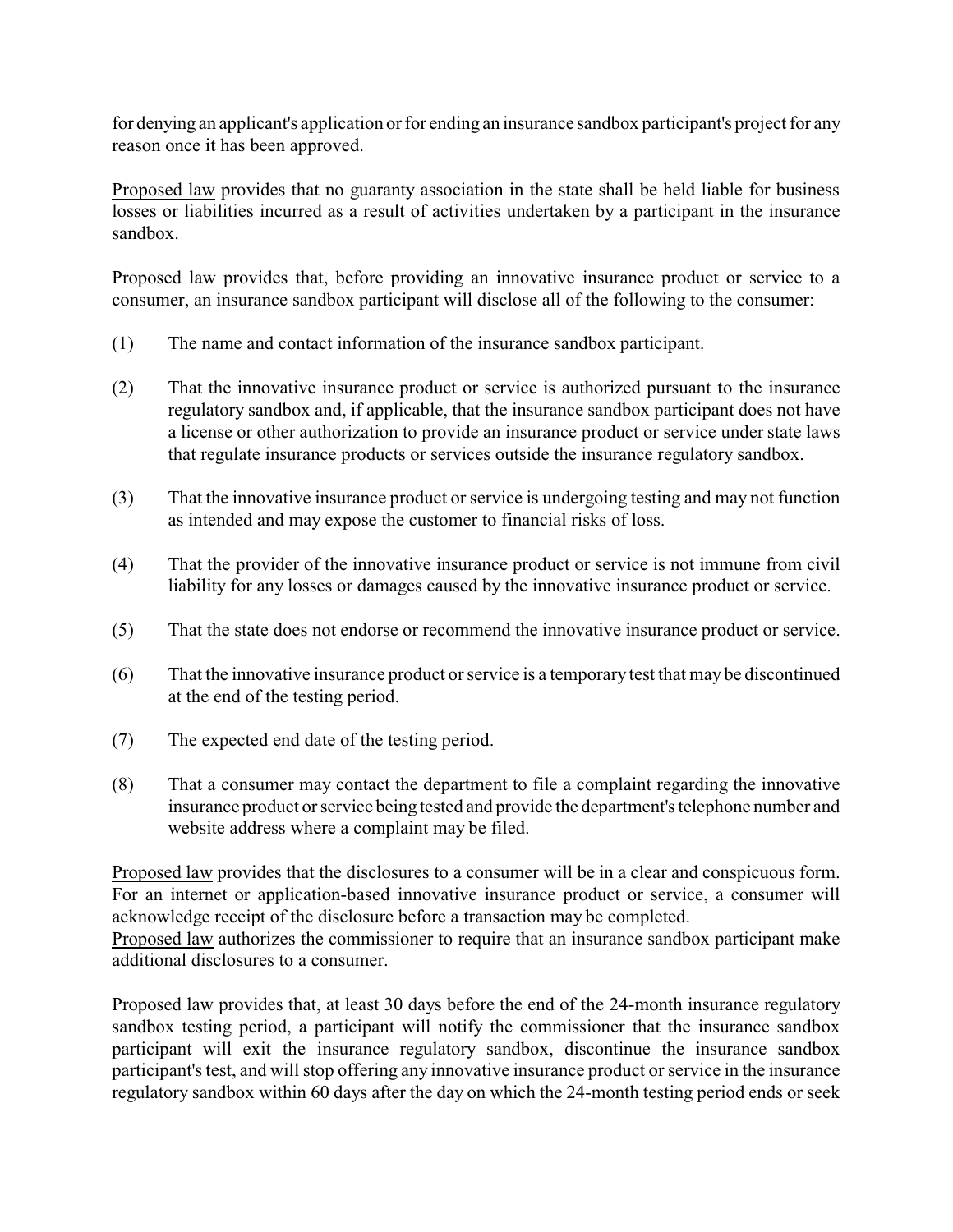an extension. Proposed law further provides that if the commissioner does not receive notification, the insurance regulatory sandbox testing period ends at the end of the 24-month testing period and the insurance sandbox participant will immediately stop offering each innovative insurance product or service being tested. Proposed law provides that if a test includes offering an innovative insurance product or service that requires ongoing duties, the insurance sandbox participant will continue to fulfill those duties or arrange for another person to fulfill those duties after the date on which the insurance sandbox participant exits the insurance regulatory sandbox program.

Proposed law provides that, not later than 30 days before the end of the 24-month regulatory insurance sandbox testing period, an insurance sandbox participant may request an extension of the insurance regulatory sandbox testing period for the purpose of obtaining a license or other authorization required by law and authorizes the commissioner to deny a request for an extension by the end of the 24-month testing period. The commissioner may grant an extension for not more than six months after the end of the insurance regulatory sandbox testing period.

Proposed law requires that an insurance sandbox participant that obtains an extension provide the commissioner with a written report every three months that provides an update on efforts to obtain a license or other authorization required by law, including any submitted applications for licensure or other authorization, rejected applications, or issued licenses or other authorization.

Proposed law provides that an insurance sandbox participant will retain records, documents, and data produced in the ordinary course of business regarding an innovative insurance product or service tested in the insurance regulatory sandbox.

Proposed law provides that if an innovative insurance product or service fails before the end of a testing period, the insurance sandbox participant will notify the department and report on actions taken by the insurance sandbox participant to ensure consumers have not been harmed as a result of the failure.

Proposed law requires that the commissioner establish quarterly reporting requirements for an insurance sandbox participant, including information about any customer complaints.

Proposed law authorizes the commissioner to request records, documents, and data from an insurance sandbox participant and, upon the department's request, an insurance sandbox participant will make such records, documents, and data available for inspection.

Proposed law authorizes the commissioner to remove an insurance sandbox participant if he determines that an insurance sandbox participant has engaged in, is engaging in, or is about to engage in any practice or transaction that is a violation or constitutes a violation of a state or federal criminal law.

Proposed law provides for the following definitions:

(1) "Applicable agency" means a department or agency of the state, other than the Department of Insurance, that by law regulates certain types of business activities in the state which are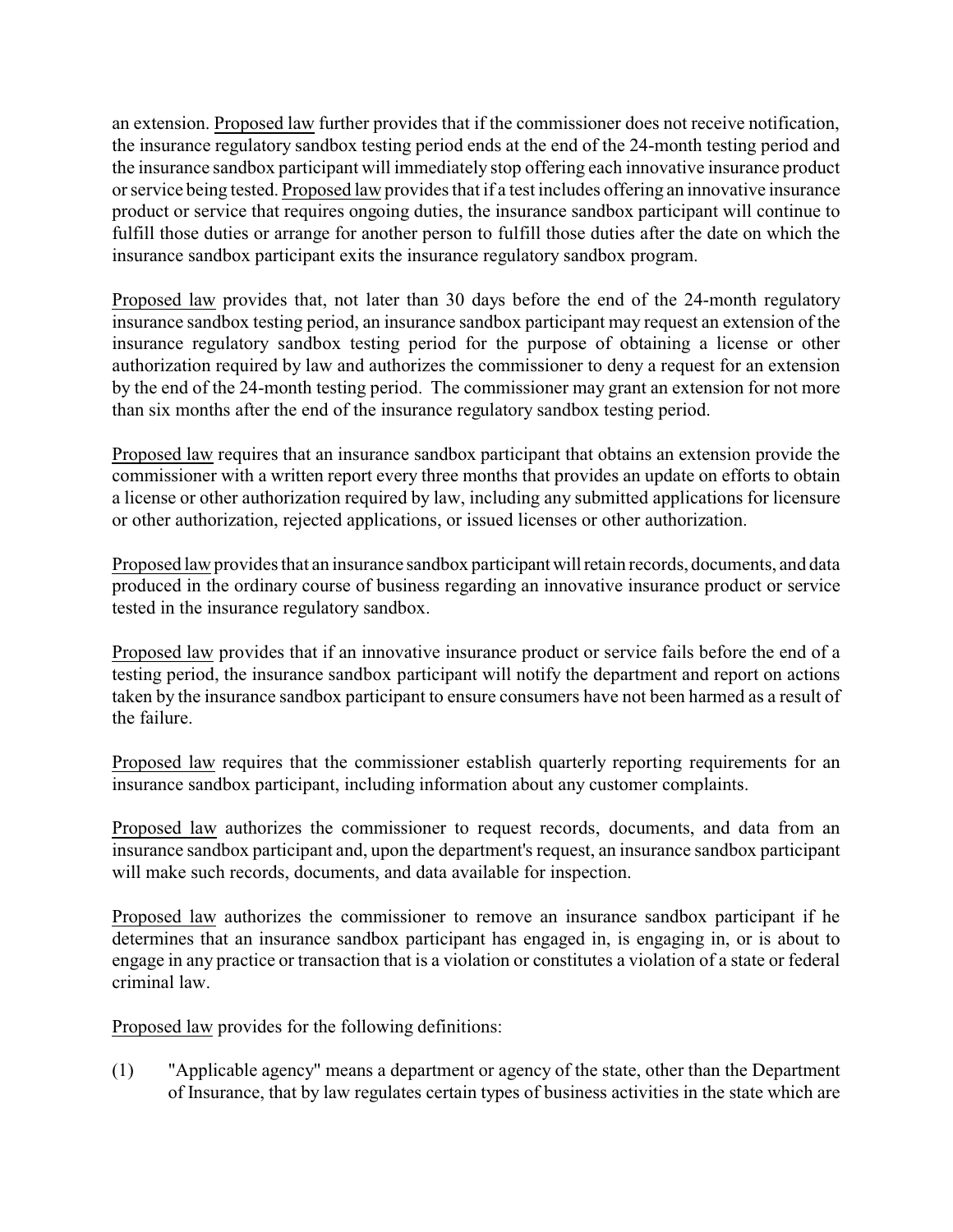related to the sale of insurance but are not regulated by the Department of Insurance, including but not limited to the office of financial institutions, which the department determines would be necessary to regulate an insurance sandbox participant's particular proposed innovative insurance product or service.

- (2) "Applicant" means an individual or entity that is applying to participate in the insurance regulatory sandbox.
- (3) "Blockchain technology" means the use of a digital database containing records of financial transactions, which can be simultaneously used and shared within a decentralized, publicly accessible network and can record transactions between two parties in a verifiable and permanent way.
- (4) "Consumer" means a person that purchases or otherwise enters into a transaction or agreement to receive an innovative insurance product or service that is being tested by an insurance sandbox participant.
- (5) "Department" means the Department of Insurance.
- (6) "Innovation" means the use or incorporation of a new or emerging technology or a new use of existing technology, including blockchain technology, to address a problem, provide a benefit, or otherwise offer a product, service, business model, or delivery mechanism that is not known by the department to have a comparable widespread offering in the state.
- (7) "Innovative insurance product or service" means an insurance product or service that includes an innovation that is different than or used in a different manner than other insurance products that are already licensed pursuant to present law.
- (8) "Insurance product or service"means an insurance product or insurance service that requires state licensure, registration, or other authorization as provided in this Subpart including an insurance product or insurance service that includes a business model, delivery mechanism, or element that requires a license, registration, or other authorization to engage in the insurance business, act as an insurance producer or consultant, or engage in insurance adjusting as regulated by La. commercial law.
- (9) "Insurance regulatory sandbox" means the Insurance Regulatory Sandbox Program created by this Subpart that allows a person to temporarily test an innovative insurance product or service on a limited basis without otherwise being licensed or authorized to act under the laws of this state.
- (10) "Insurance sandbox participant" means a person whose application to participate in the insurance regulatorysandbox is approved in accordance with the provisions of proposed law.
- (11) "Test" means to provide an innovative insurance product or service in accordance with the provisions of proposed law.